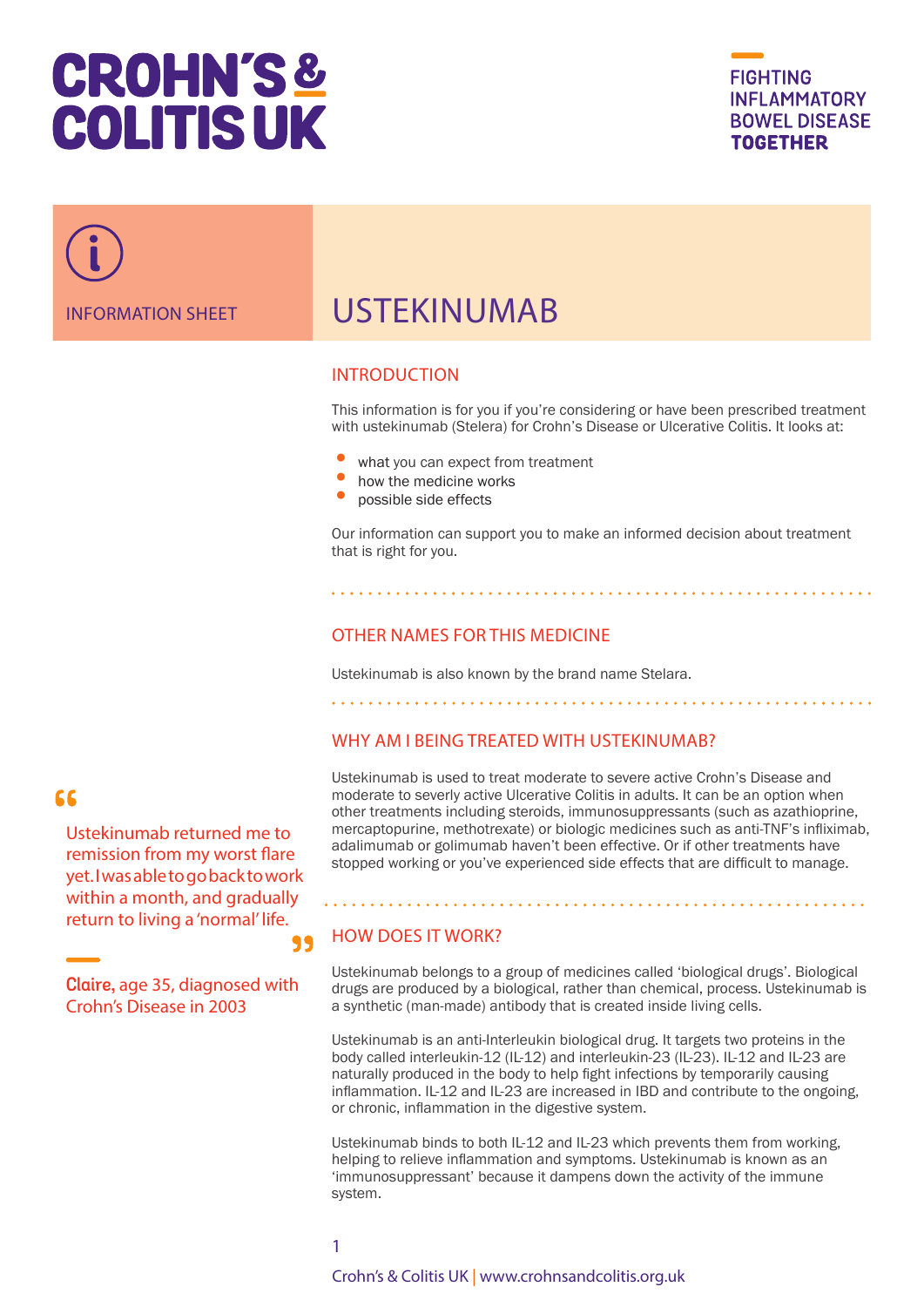#### HOW LONG WILL IT TAKE TO WORK?

Everyone responds differently when taking a new medicine, and ustekinumab doesn't work for everyone. You may feel better as early as three weeks after taking ustekinumab, but most people who respond to ustekinumab start feeling better within six weeks. In some people it could take longer.

#### HOW LONG WILL I BE TAKING USTEKINUMAB ?

If you respond to ustekinumab and have no serious side effects, you may be put onto a planned course of treatment lasting up to a year, after which it may be extended. Your treatment plan will need to be reassessed at least every 12 months to check whether ongoing treatment with ustekinumab is right for you. If you are in stable remission, it may be decided that you can stop taking ustekinumab. But If after stopping treatment you become unwell again, you should have the option to restart. You may be taken off ustekinumab if you have any serious side effects or if you have not responded well enough within 16 weeks of starting your treatment.

#### HOW AND WHEN DO I TAKE USTEKINUMAB?

The first dose of ustekinumab is given in hospital as a drip into a vein in your arm an intravenous (IV) infusion. The next dose is given as an injection under the skin - a subcutaneous injection 8 weeks later. You will then have further injections every 8 or 12 weeks. Your doctor will decide whether you will need to take ustekinumab every 8 weeks or every 12 weeks.



Ustekinumab comes in a pre-filled syringe containing 90mg. It can't be taken by mouth (in tablet form) because your digestive system would destroy it.

To begin with, a doctor or nurse will give you the injections. Once you are used to having the treatment, they will teach you the injection technique so that you can self-inject. If you prefer, it may be possible to train a family member or friend to give the injections.

Ustekinumab will be delivered directly to your home by a home delivery service at a time convenient to you. Ustekinumab should be kept in the fridge between 2-8°C and should not be frozen. If needed, it can be kept at room temperature, up to 30°C, for up to 30 days in the original box. Once ustekinumab has been stored at room temperature, it should not be returned to the fridge. Syringes should be discarded when they reach the expiry date, or after 30 days if left outside the fridge.

If you are unable to self-inject, the home delivery service can also provide a nurse to visit you at home to administer your injections. Ask your doctor about this service.

## Crohn's & Colitis UK | www.crohnsandcolitis.org.uk  $\overline{\mathcal{L}}$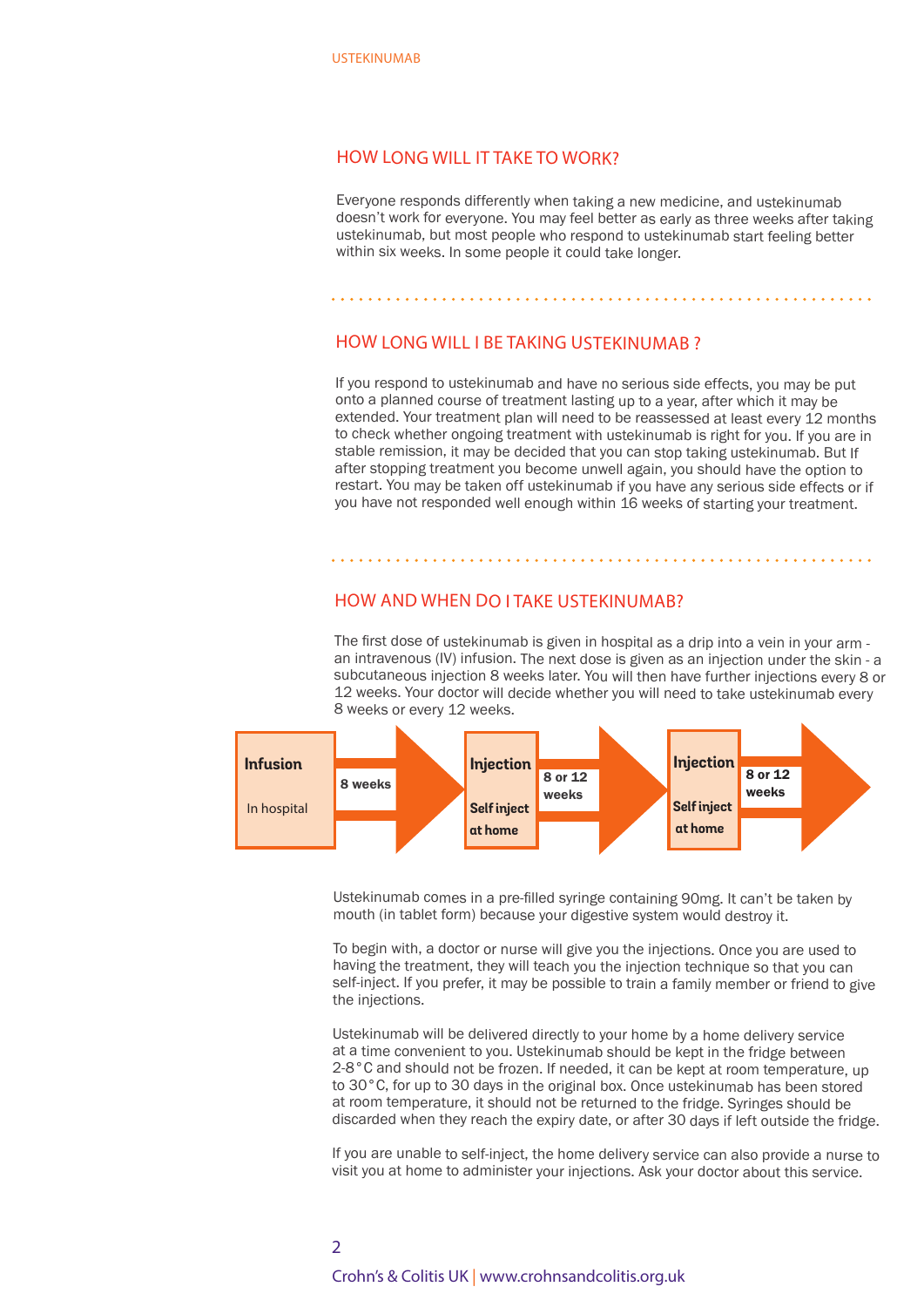#### TIPS ON INJECTING USTEKINUMAB

One of the most common side effects of ustekinumab is pain and redness at the injection site. These tips can help:

#### • Allow your medication to warm to room temperature

If you inject yourself with cold ustekinumab straight from the fridge it may be uncomfortable. Try taking it out of the fridge around 15-30 minutes before you take it so it can warm to room temperature. If needed, it can be kept at room temperature, up to 30°C, for up to 30 days in the original box. Once ustekinumab has been stored at room temperature, it should not be returned to the fridge.

#### • Apply an ice pack before you inject

If you are worried about pain at the injection site you could try applying an ice pack to the area for 2-3 minutes before you inject.

#### • Clean with an alcohol wipe

Remember to clean the skin with an alcohol wipe before you inject yourself.

#### • Choose your injection site

The upper thigh or stomach (away from the belly button) are good places for the injection – but avoid any areas where the skin is red, scarred, bruised or hard.

#### Use a good injection technique

Use a quick, dart-like motion to insert the needle into the pinched skin. Push the plunger slowly and evenly to inject all of the medicine, keeping pressure on the plunger head and keeping the skin pinched.

#### • Apply an ice pack after you inject

If your skin at the injection site hurts after you have the injection, it may help to apply an ice pack or cold damp towel to the area for about 10-15 minutes. If you do use an ice pack, place a light towel between it and your skin.

#### WHAT IS THE NORMAL DOSAGE?

The first dose of ustekinumab is approximately 6mg for every kg you weigh given as a drip into a vein in your arm, an intravenous (IV) infusion.

All following doses are 90mg regardless of what your weight is, and these are all given as an injection under the skin (subcutaneously).

### HOW EFFECTIVE IS USTEKINIMAB?

Ustekinumab can be effective in improving symptoms and in bringing about and maintaining remission in people with moderate to severe Crohn's Disease and moderate to severely active Ucerative Colitis. This means that the inflammation in your gut is effectively reduced and your symptoms go away or significantly improve. Taking ustekinumab may also mean you no longer have to take steroids.

Some smaller studies suggest ustekinumab may also be effective in treating perianal fistulating Crohn's Disease. A perianal fistula connects the anal canal (back passage) to the surface of the skin near the anus. You can find out more in our information sheet Living With a Fistula.

## Crohn's & Colitis UK | www.crohnsandcolitis.org.uk 3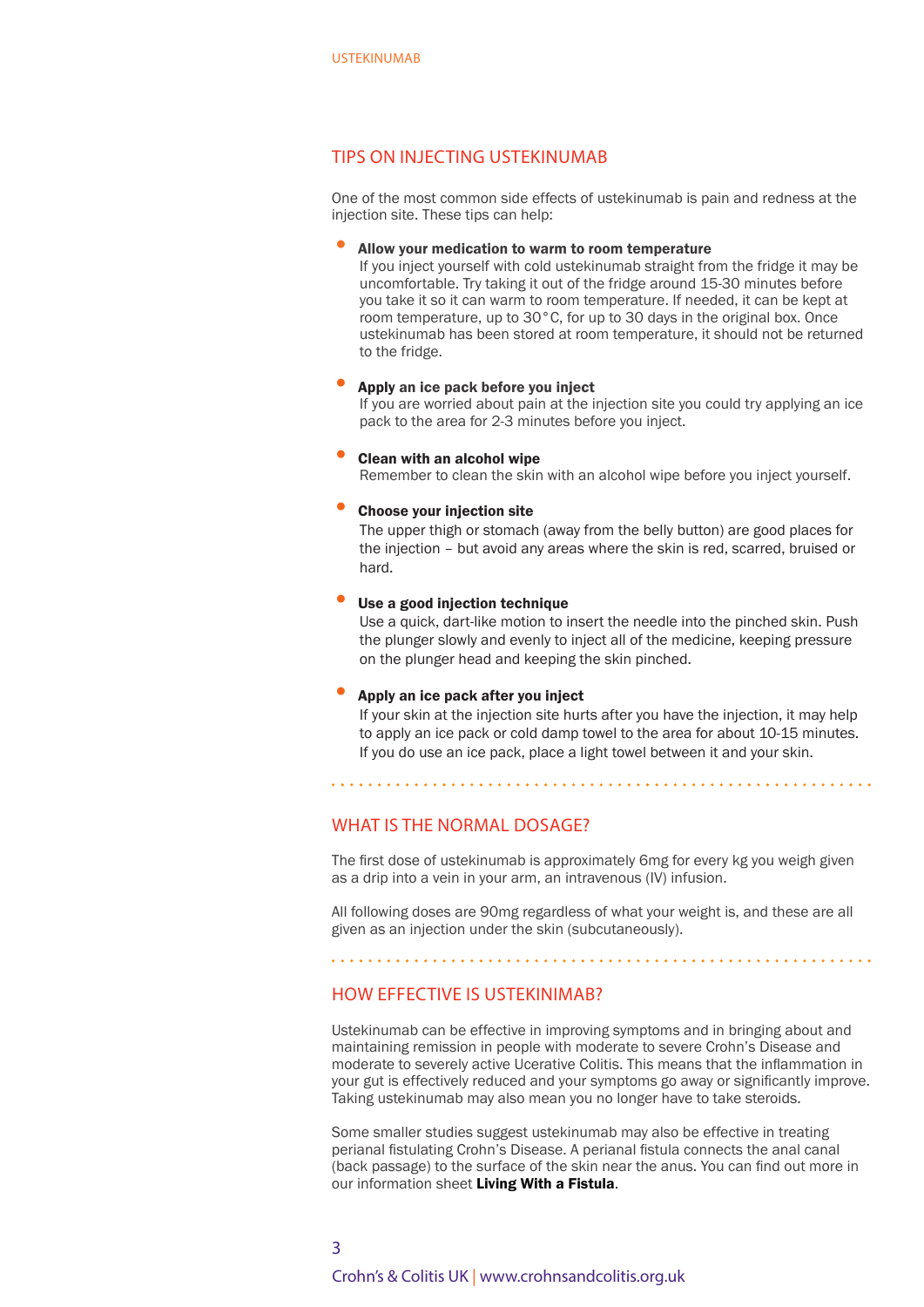#### WILL I NEED ANY CHECKS BEFORE TAKING USTEKINUMAB?

Before you start treatment, it is important to make sure that ustekinumab is right for you. Make sure the team treating you know:

- if you have ever had an allergic reaction to ustekinumab or latex (the needle cover of the pre-filled syringe contains latex), or if you are allergic to any of the other ingredients. The ingredients can be found in the Patient Information Leaflet that comes with your medicine, or can be downloaded from www.medicines.org.uk.
- if you have any history of tuberculosis (TB) or any exposure to people with TB. You should not be given ustekinumab if you have active TB. If you have underlying, inactive TB, this will need to be treated before starting ustekinumab.
- if you have a history of infections, currently have an infection or have symptoms such as feeling feverish or generally unwell. If you have an infection your treatment with ustekinumab may need to be postponed.
- if you have a history of cancer. Ustekinumab may slightly increase the risk of developing some types of cancer, such as skin cancer. This hasn't been seen in studies of people taking ustekinumab for Crohn's, but may be possible because of how ustekinumab affects the immune system. You may also be at risk even if you do not have a history of cancer.
- if you are having or have ever had injections to treat allergies. It is not known if ustekinumab affects these.
- if you are pregnant, planning to get pregnant, or are breastfeeding.
- if you are taking or have recently taken any other medicines, including other biological drugs such as adalimumab or infliximab or immunosuppressive drugs such as azathioprine, mercaptopurine or methotrexate.
- if you have recently had or will have any vaccinations.

#### WILL LNEED ONGOING CHECKS?

Once your treatment has started you will need regular checks to see whether ustekinumab is working for you. This will also help your doctors prevent any potential complications or catch them at an early stage. Ustekinumab weakens your immune system, so you will also be monitored for signs of infection. Your IBD team will tell you what checks you need and how often. It is important that you tell your doctor or the hospital team monitoring your treatment about any new symptoms you notice, as soon as they occur.

After 12 months of treatment, your IBD team should give you a check-up to see whether you should continue having ustekinumab.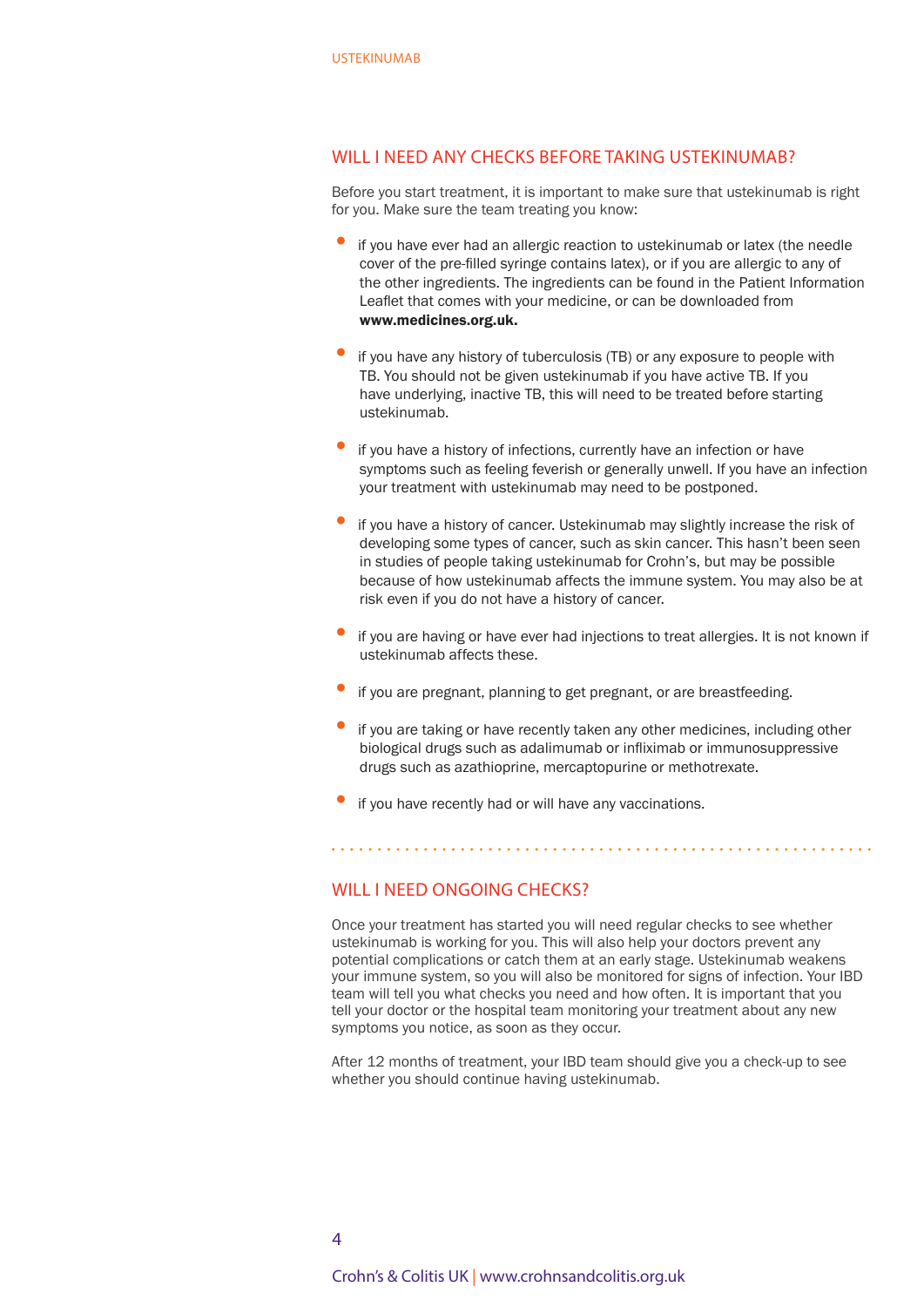### WHAT ARE THE MOST LIKELY SIDE FEFECTS OF TAKING USTEKINUMAB?

Like all drugs, ustekinumab can have side effects, although not everyone experiences these. Some side effects can happen almost immediately, others may not appear for several days, weeks or even longer. Some side effects are likely to be quite mild and may go away on their own. Others can be more serious and may require treatment, or may mean that ustekinumab is not suitable for you.

Side effects of ustekinumab include the following:

#### IMMEDIATE REACTIONS

It is not common, but some symptoms may mean you are having an allergic reaction to ustekinumab. Contact your IBD team immediately if you notice any of the following symptoms right after you take ustekinumab, or in the days following an infusion or injection.

- difficutlty breathing or swallowing
- swelling in any part of the body
- dizziness or light-headedness
- redness of the skin, an itchy rash or itchy skin.
- pain in the part of your arm where the infusion needle was inserted
- chills, shivering, or high fever

#### 99 OTHER SIDE EFFECTS

Ustekinumab weakens the immune system and may make your more likely to get infections. Tell your doctor straight away if you notice any of the following symptoms that may be a sign of infection:

- fever, flu-like symptoms, night sweats
- feeling tired or short of breath
- a cough that won't go away
- superficial fungal infections
- warm, red, painful skin, or a painful skin rash with blisters
	- burning when passing urine

Common side effects that may affect up to 1 in every 10 people taking ustekinumab include:

- sore throat or common cold
- dizziness or headaches
- diarrhoea, nausea or vomiting
- itching
- back pain, muscle pain, joint pain
- fatigue or feeling tired

Less commonly, some people taking ustekinumab may develop tooth infections, a blocked nose, depression, bleeding or bruising at the injection site, temporary sagging of the muscles on one side of the face, or women may develop vaginal infections.

Although rare, and not reported for people with Crohn's, those with psoriasis may develop serious skin conditions called erythrodermic psoriasis or exfoliative dermatitis. Tell your doctor immediately if you notice an increase in redness or shedding of skin over a large area.

## 66

Having ustekinumab on a much more spread out basis (8-12 weeks) means I don't have the experience of side effects every week after the injection like I did with my previous biologic.

**Ally,** age 21, diagnosed with Crohn's Disease in 2015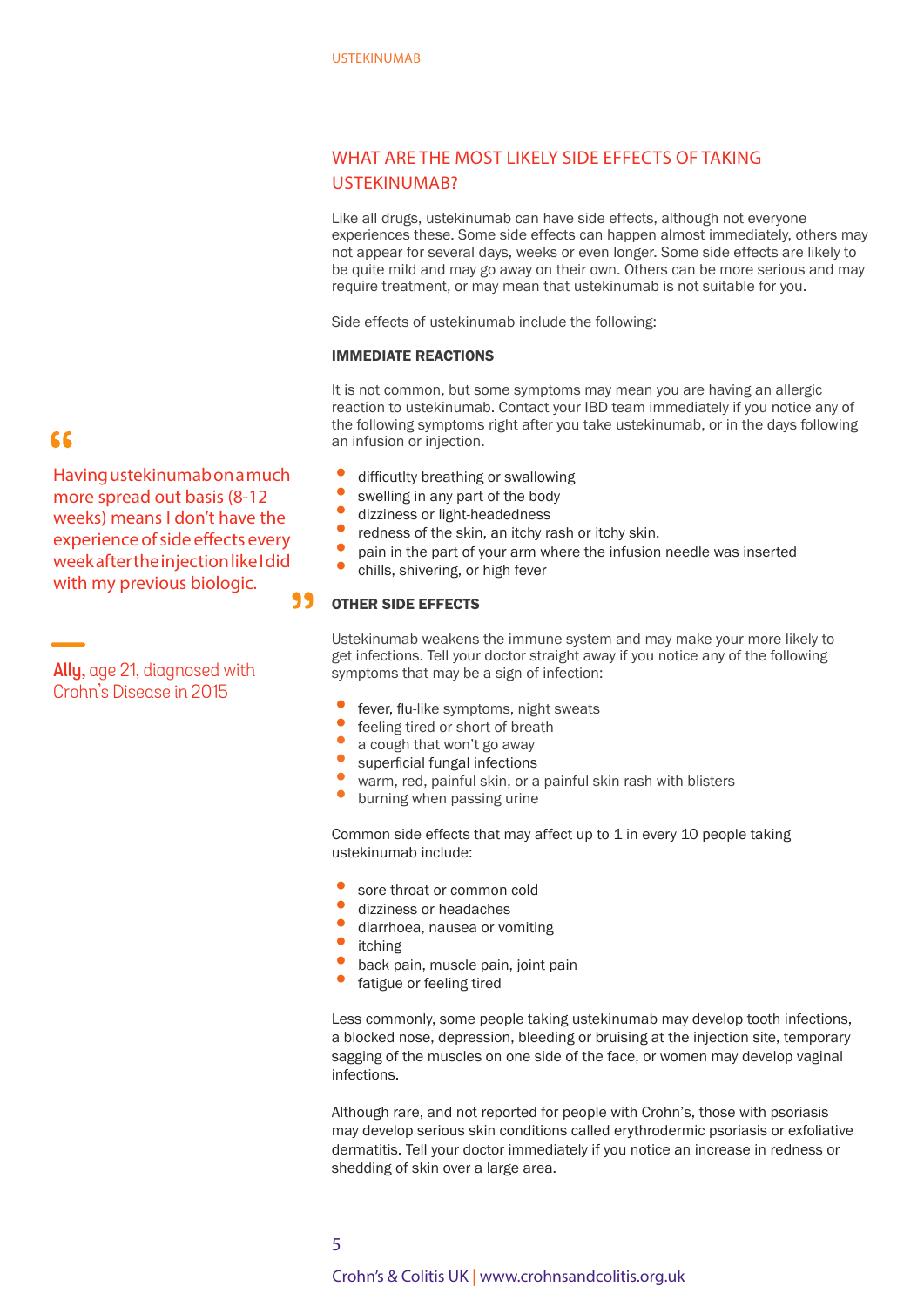It is best to let your doctor or IBD team know about any new symptoms you develop while taking ustekinumab, whenever they occur. They will be able to help you with any queries or concerns.

This is not a complete list of side effects for ustekinumab. For more information see the Patient Information Leaflet provided with your medication, or visit www.medicines.org.uk.

### WILL I NEED TO TAKE ANY SPECIAL PRECAUTIONS WHILE TAKING USTEKINUMAB?

You will need to look out for any of the symptoms listed in the side effects section. Tell your IBD team immediately if you think you are having an allergic reaction.

Ustekinumab affects your immune system, so try to avoid close contact with people who have infections. Contact your doctor if you begin to feel unwell and think you may have caught an infection. It is recommended that you have an annual flu jab.

As ustekinumab is a drug that weakens the immune system, it may theoretically increase your risk of developing some cancers. This hasn't been seen in studies of people with Crohn's taking ustekinumab. Ensure you attend routine cancer screening when invited, for example, cervical screening for women (previously known as the smear test).

#### IS IT SAFE TO TAKE OTHER MEDICINES ALONG WITH USTEKINUMAB?

Tell your doctor or pharmacist if you are taking, have recently taken or might start taking any new medicines. This includes any complementary and alternative medicines. Most other drugs can be taken safely whilst on ustekinumab, but it's always best to check first. In particular, you should let your doctor or pharmacist know if you currently or have recently been taking any other drugs that weaken the immune system.

### IS USTEKINUMAB USED IN COMBINATION WITH OTHER DRUG TREATMENTS FOR IBD?

Your doctors will advise you on this as they plan your treatment. Immunomodulators such as azathioprine, methotrexate or mercaptopurine (6-MP) and steroids can be taken during treatment with ustekinumab. See our information sheet on Taking Medicines for more information on taking more than one medicine, which is known as combination therapy.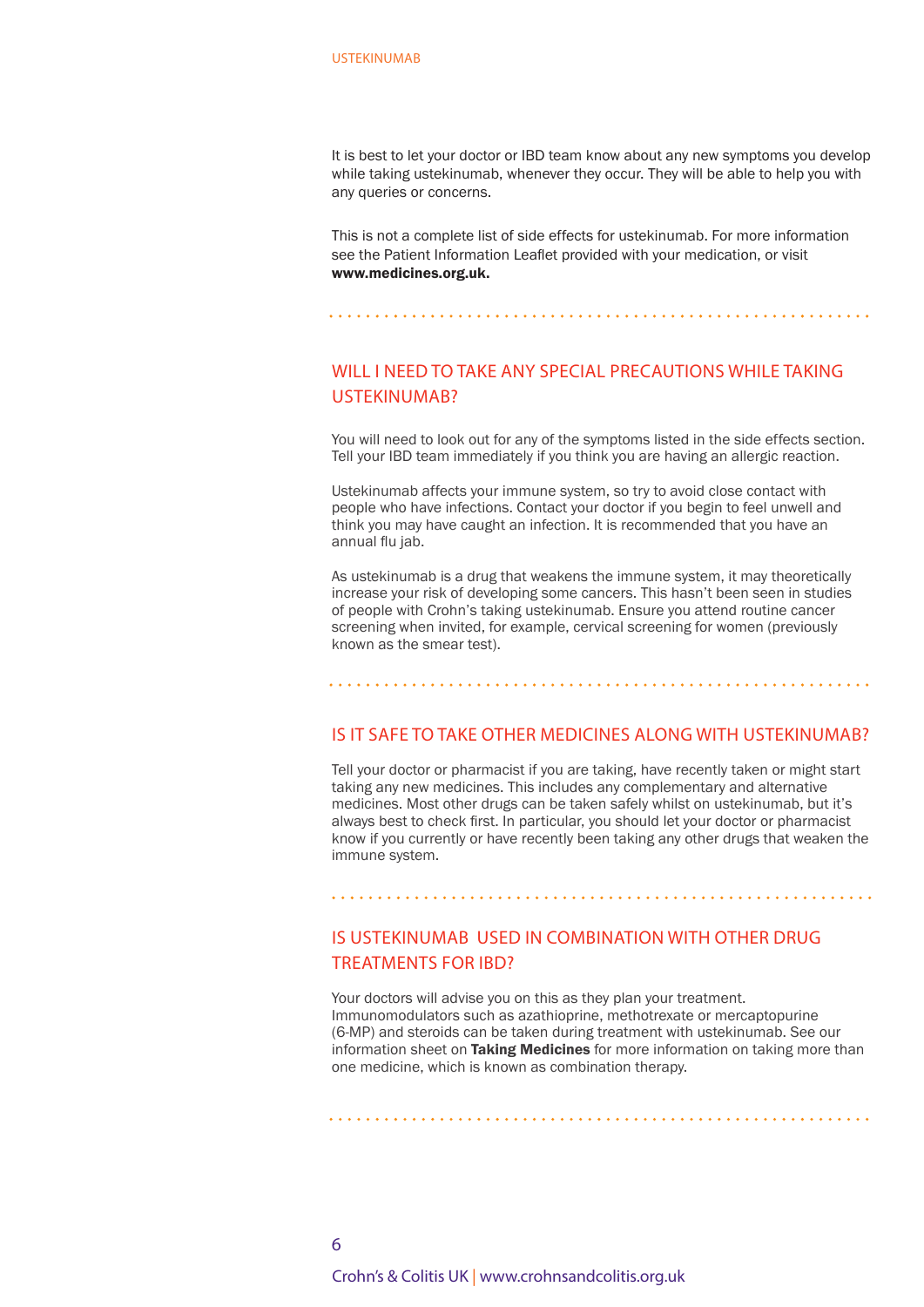#### CAN I HAVE VACCINATIONS WHILE TAKING USTEKINUMAB?

It is unsafe to have live vaccines while on ustekinumab and for 15 weeks after you stop treatment. You should avoid live vaccines, including BCG (tuberculosis), MMR (measles, mumps and rubella), Varicella-Zoster (chicken pox/shingles), yellow fever and the oral typhoid vaccine.

The annual flu jab is recommended and is safe as it is not a live vaccine, however the nasal spray used for the children's flu vaccine is live and should not be used if you are taking ustekinumab. See our information sheet Travel and IBD for more information on live vaccines.

#### CAN I DRINK ALCOHOL WHILE TAKING USTEKINUMAB?

Alcohol is not known to have any interaction with ustekiniumab, but for general health reasons it is best to keep within the Department of Health guideline limits.

#### 

#### DOES USTEKINUMAB AFFECT FERTILITY OR PREGNANCY?

The effects of ustekinumab on fertility are not yet known. Although ustekinumab did not appear to affect fertility in animal studies, the effect on human fertility has not been studied.

Taking ustekinumab while pregnant is not recommended as the effects of ustekinumab during pregnancy and on the unborn baby are unknown. If you are a woman who could get pregnant, you should use effective contraception while taking ustekinumab, and keep using it for at least 15 weeks after your last dose. If you are planning a pregnancy, please discuss this with your IBD team first, and if your pregnancy is unplanned, notify your IBD team as soon as possible.

#### WHAT ABOUT AFTER BREASTFEEDING?

Ustekinumab has been found to pass into breast milk in low levels in animal studies, but it is unknown whether it does the same in humans, or if it may harmful to the baby. Women should speak to their doctor if they are breastfeeding or planning to breastfeed, as breastfeeding should be avoided when taking ustekinumab.

#### WHO SHOULD I TALK TO IF I AM WORRIED?

If you are worried about side effects, or have other questions about your ustekinumab treatment, discuss them with your specialist doctor or IBD nurse. They should be able to help you with queries such as why it has been prescribed, what the correct dose and frequency is, what monitoring is in place, what you should do if new symptoms occur, and what alternatives are available.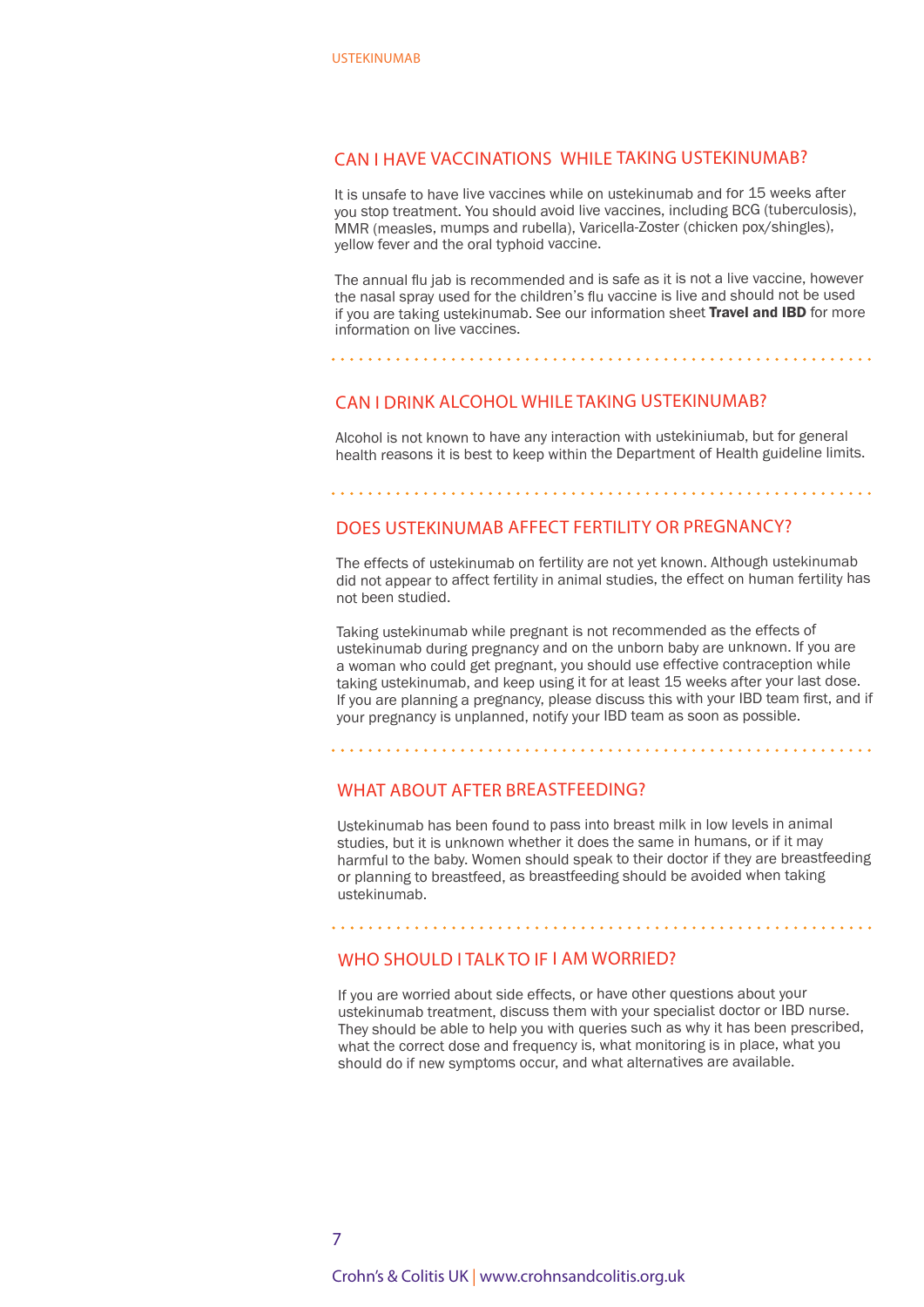#### HELP AND SUPPORT FROM CROHN'S & COLITIS UK

We're here for you whenever you need us. Our award-winning publications on Crohn's Disease, Ulcerative Colitis, and other forms of Inflammatory Bowel Disease have the information you need to help you manage your condition.

We have information on a wide range of topics, from individual medicines to coping with symptoms and concerns about relationships, school and employment. We'll help you find answers, access support and take control.

All publications are available to download from our website: crohnsandcolitis.org.uk/publications

Health professionals can order some publications in bulk by using our online ordering system, available from the webpage above.

If you would like a printed copy of a booklet or information sheet, please contact our helpline.

Our helpline is a confidential service providing information and support to anyone affected by Crohn's or Colitis.

Our team can:

• help you understand more about Crohn's and ColitisI, diagnosis and treatment options

- •provide information to help you to live well with your condition
- •help you understand and access disability benefits
- •be there to listen if you need someone to talk to
- • put you in touch with a trained support volunteer who has a personal experience of Crohn's or Colitis.

Call us on 0300 222 5700 or email info@crohnsandcolitis.org.uk

See our website for Live Chat: www.crohnsandcolitis.org.uk/livechat

#### Crohn's & Colitis UK Forum

This closed-group community on Facebook is for everyone affected by Crohn's or Colitis. You can share your experiences and receive support from others at: facebook.com/groups/CCUKforum

#### Help with toilet access when out and about

If you become a member of Crohn's & Colitis UK, you will get benefits including a

Can't Wait Card and a RADAR key to unlock disabled toilets. This card shows that you have a medical condition, and combined with the RADAR key, will help when you need urgent access to the toilet when you are out and about. See our website for further information:

crohnsandcolitis.org.uk/membership or call the membership team on 01727 734465.

© Crohn's and Colitis UK 2018 Ustekinumab Edition 1b Last Review: May 2018 Last Amended: May and July 2020 Next planned review: 2021